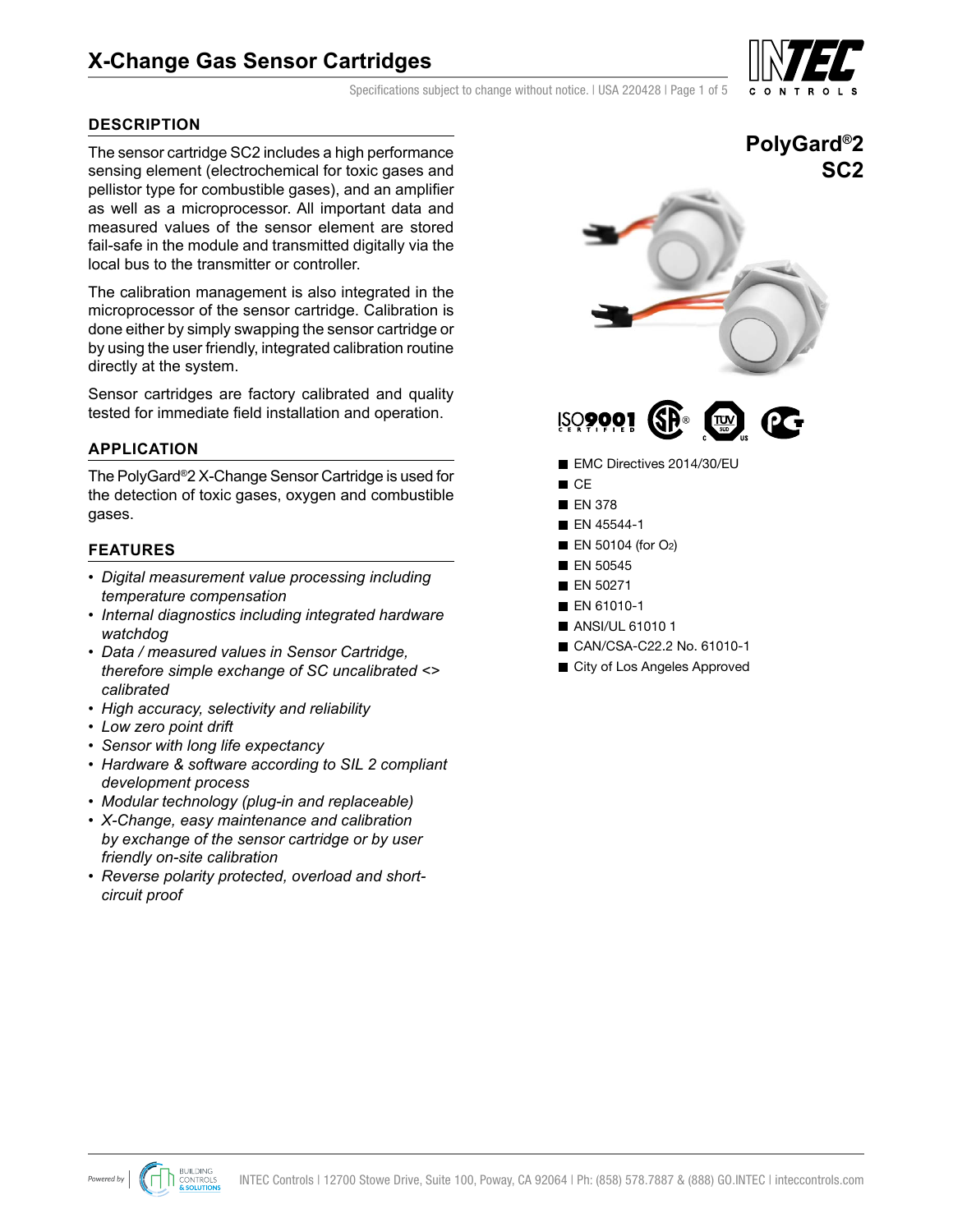# **SC2**



Specifications subject to change without notice. | USA 220428 | Page 2 of 5

## **SPECIFICATIONS**

### **Electrical**

- Power consumption
- toxic gases & oxygen 2 mA, max. per sensor
- 
- 
- Sensor element
- toxic gases & oxygen Electrochemical
- infrared  $(CO2)^*$  Infrared (NDIR);

Pressure range Atmospheric ± 20% Storage time 6 months

### **Physical**

- color Color Color Light gray - protection NEMA 4X (IP65) - installation Screw mounting Connection type 3-pin connector Weight 0.07 lb (30 g)

- infrared (CO2)\* 70 mA, max. per sensor; *\* Incompatible with DR6 module* - combustible gases 50 mA, max. per sensor **Sensor Performance** *See Sensor Performance Table; see also Ordering Information*

*\* Incompatible with DR6 module* - combustible gases Pellistor (catalytic bead sensor) Storage temperature 32°F to 68°F (0°C to 20°C) Sensor coverage *See Ordering Information; max. sq ft, affected by static and dynamic variables*

- material M25, Polycarbonate - conforms to UL94 V-2, fire retardant Dimensions (D x H) 0.94 x 0.87 in (24 x 22 mm) **Conforms to** EMC Directives 2014/30/EU CE EN 378 EN 45544-1 EN 50104 (for O2) EN 50545 EN 50271 EN 61010-1 ANSI/UL 61010 1 CAN/CSA-C22.2 No. 61010-1 City of Los Angeles Approved **Warranty** 12 months normal exposure for sensor element

# **ACCESSORIES**

### **Duct Mounting Kit PG2-DUCTKIT**

- 
- 
- 
- **Calibration Kits**
- carbon monoxide **CALKIT-PG2-CO**

- flow rate Min. 3.1 mph (5000 m/h), max. 12.4 mph (20,000 m/h) - air duct diameter Min. 3.94 in. (0.1 m), max. 39.37 in. (1.0 m) - length of sampling tube 9.84 in. (250 mm), adaptable - hose length 2 x 39.37 in. (1000 mm)

Calibration Kit includes: Sensor calibration adapter w/ tube and cup, 150 mL/min regulator, 17 L 200 ppm carbon monoxide gas bottle, 17 L 99.99% nitrogen gas bottle, carrying case

### - nitrogen dioxide **CALKIT-PG2-NO2**

Calibration Kit includes: Sensor calibration adapter w/ tube and cup, 500 mL/min regulator, 58 L 5 ppm nitrogen dioxide gas bottle, 58 L 99.99% nitrogen gas bottle, carrying case

### - combustible gases **CALKIT-PG2-COMB**

Calibration Kit includes: Sensor calibration adapter w/ tube and cup, 150 mL/min regulator, 17 L 2.5% methane gas bottle, 17 L 99.99% nitrogen gas bottle, carrying case

# **DIMENSIONS**

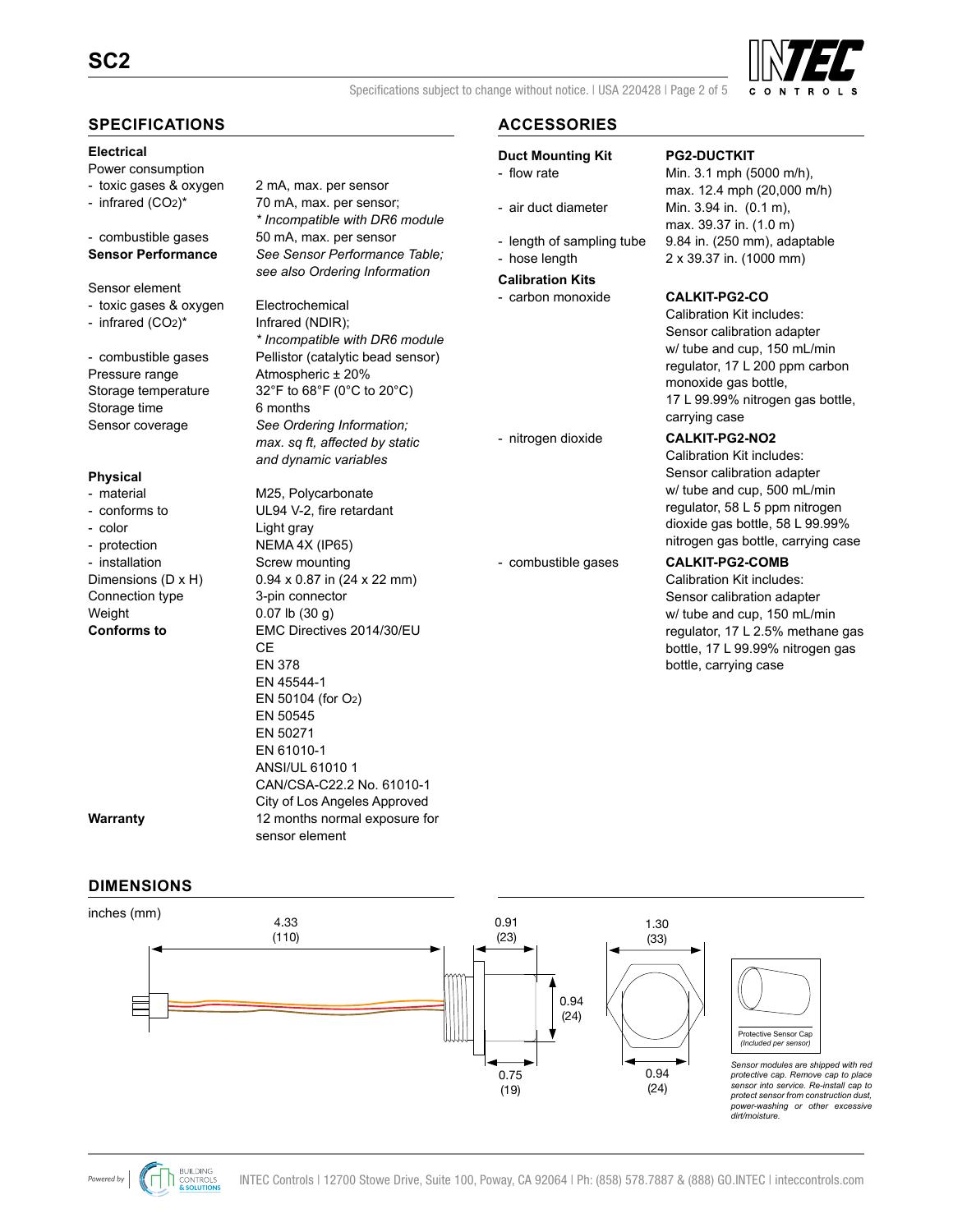

Specifications subject to change without notice. I USA 220428 I Page 3 of 5

### **WIRING CONFIGURATION**



# **SENSOR PERFORMANCE TABLE – TOXIC GAS AND OXYGEN, INFRARED SENSORS**

|                |                                                        |                    |                       |                |                    |                  |                            | Long                     | Term<br><b>Drift</b> |                        | (non-condensing)<br>Range | Normal Conditions                      | Gas                 |                    |                                      |
|----------------|--------------------------------------------------------|--------------------|-----------------------|----------------|--------------------|------------------|----------------------------|--------------------------|----------------------|------------------------|---------------------------|----------------------------------------|---------------------|--------------------|--------------------------------------|
| Number<br>Part | Molecular<br>Formula                                   | Measuring<br>Range | Accuracy              | Resolution     | Repeatability      | Response<br>Time | Point<br>Variation<br>Zero | Zero                     | Gain                 | Temperature<br>Working | Humidity                  | Expectancy <sup>1</sup><br>Sensor Life | Relative<br>Density | Mounting<br>Height | Calibration<br>Interval <sup>1</sup> |
|                | <b>TOXIC GASES AND OXYGEN</b>                          |                    |                       |                |                    |                  |                            |                          |                      |                        |                           |                                        |                     |                    |                                      |
|                |                                                        | ppm                | $< \pm \%$<br>sig.    | ppm            | $< \pm \%$<br>sig. | t90 <<br>sec.    | $±$ ppm                    |                          | < % signal/<br>mo.   | $\degree$ F            | % RH                      | $>$ mo.                                | $Air = 1$           | ft                 | mo.                                  |
| E1110-E        | CO                                                     | $0 - 250$          | 3                     | 0.5            | 5                  | 50               | 4                          | 0.4                      | 0.4                  | $-4/149$               | 10-95                     | 72                                     | 0.97                | $5-6$              | 12                                   |
| E1110-F        | CO                                                     | $0 - 300$          | 3                     | 0.5            | 5                  | 50               | $\overline{4}$             | 0.4                      | 0.4                  | $-4/149$               | 10-95                     | 72                                     | 0.97                | $5-6$              | 12                                   |
| E1130-A        | NO <sub>2</sub>                                        | $0 - 10$           | 0.5                   | 0.1            | $\overline{2}$     | 25               | 0.2                        | 1                        | $\overline{2}$       | $-4/149$               | 15-90                     | 24                                     | 1.59                | $5-6$              | 12                                   |
| E1130-B        | NO <sub>2</sub>                                        | $0 - 20$           | 0.5                   | 0.1            | $\overline{c}$     | 25               | 0.2                        | $\mathbf{1}$             | $\overline{2}$       | $-4/149$               | 15-90                     | 24                                     | 1.59                | $5-6$              | 12                                   |
| E1130-C        | NO <sub>2</sub>                                        | $0 - 30$           | 0.5                   | 0.1            | $\overline{2}$     | 25               | 0.2                        | 1                        | $\overline{2}$       | $-4/149$               | 15-90                     | 24                                     | 1.59                | $5-6$              | 12                                   |
| E1130-D        | NO <sub>2</sub>                                        | $0 - 500$          | 20                    | $\overline{2}$ | $\overline{2}$     | 25               | 0.2                        | $\mathbf{1}$             | $\overline{2}$       | $-4/149$               | 15-90                     | 24                                     | 1.59                | $5-6$              | 12                                   |
| E1125-C        | NH <sub>3</sub>                                        | 0-300              | 30                    | $\overline{2}$ | 10                 | 120              | 50                         | 1                        | $\overline{2}$       | $-22/122$              | 15-90                     | 24                                     | 0.59                | Ceiling            | 12                                   |
| E1125-D        | NH <sub>3</sub>                                        | $0 - 1000$         | 30                    | $\overline{4}$ | 10                 | 120              | 50                         | $\mathbf{1}$             | $\overline{2}$       | $-22/122$              | 15-90                     | 24                                     | 0.59                | Ceiling            | 12                                   |
| E1193-C        | Cl <sub>2</sub>                                        | $0 - 10$           | 0.1                   | 0.1            | $\overline{2}$     | 90               | 0.2                        | 1                        | $\overline{2}$       | $-4/122$               | 15-90                     | 24                                     | 2.4                 | Floor              | 6                                    |
| E1183-C        | <b>HCN</b>                                             | $0 - 100$          | 0.2                   | 0.1            | $\overline{2}$     | 20               | $\mathbf 1$                | $\mathbf{1}$             | $\overline{2}$       | $-4/122$               | 15-90                     | 24                                     | 0.93                | Ceiling            | $6\phantom{1}$                       |
| E1189-C        | C <sub>2</sub> H <sub>4</sub>                          | $0 - 200$          | 1.0                   | 0.3            | $\mathbf{1}$       | 60               | $\overline{4}$             | 1                        | 3                    | $-4/122$               | 15-90                     | 24                                     | 0.97                | $5-6$              | 12                                   |
| E1185-B        | CH <sub>2</sub> O                                      | $0 - 10$           | 0.5                   | 0.01           | $\overline{2}$     | 50               | 0.2                        | $\mathbf{1}$             | $\overline{2}$       | 14/122                 | 15-90                     | 36                                     | 1.09                | Floor              | 6                                    |
| E1190-A        | O <sub>3</sub>                                         | $0 - 5$            | 0.1                   | 0.05           | 5                  | 60               | 0.15                       | $\mathbf 1$              | $\overline{2}$       | 14/122                 | 15-90                     | 24                                     | 1.66                | Floor              | 12                                   |
| E1196-B        | SO <sub>2</sub>                                        | $0 - 20$           | 0.2                   | 0.2            | $\overline{2}$     | 20               | 0.1                        | $\mathbf{1}$             | $\overline{2}$       | 14/122                 | 15-90                     | 24                                     | 2.26                | Floor              | 12                                   |
| E1197-A        | H <sub>2</sub> S                                       | $0 - 50$           | 0.2                   | 0.1            | $\overline{2}$     | 60               | 0.1                        | 1                        | $\overline{2}$       | 14/122                 | 15-90                     | 24                                     | 1.19                | Floor              | 12                                   |
|                |                                                        | % Vol              |                       |                |                    |                  |                            |                          |                      |                        |                           |                                        |                     |                    |                                      |
| E1195-A        | O <sub>2</sub>                                         | $0 - 25$           | 0.5                   | 0.05           | --                 | 15               | --                         | $\overline{\phantom{0}}$ | 0.3                  | $-13/122$              | $5 - 95$                  | 24                                     | -−                  | $5-6$              | 6                                    |
|                | <b>INFRARED SENSORS</b> (Incompatible with DR6 module) |                    |                       |                |                    |                  |                            |                          |                      |                        |                           |                                        |                     |                    |                                      |
|                |                                                        | % Vol              |                       |                |                    |                  |                            |                          |                      |                        |                           |                                        |                     |                    |                                      |
| 11164-B        | CO <sub>2</sub>                                        | $0 - 5$            | $< 10\%^2$            | --             | --                 | 100              | --                         | --                       | --                   | 31/104                 | $0 - 95$                  | 180                                    | 1.67                | $5-6$              | 60                                   |
| 11164-C        | CO <sub>2</sub>                                        | $0 - 2$            | $< 10\%$ <sup>2</sup> | --             | --                 | 100              | --                         | --                       | --                   | 31/104                 | $0 - 95$                  | 180                                    | 1.67                | $5-6$              | 60                                   |

1 Manufacturer-recommended calibration interval for normal environmental conditions

 $^2$  of Reading

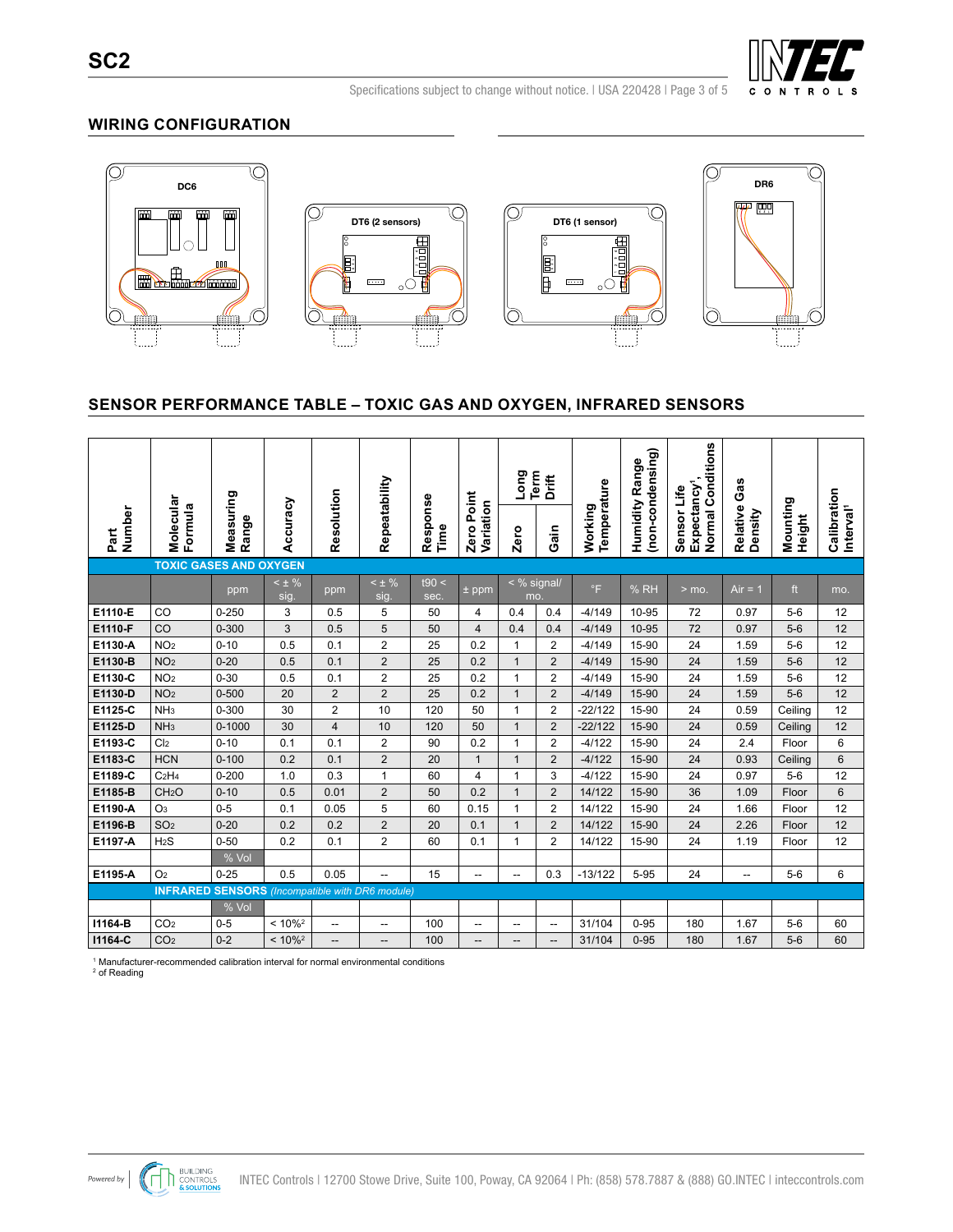

Specifications subject to change without notice. I USA 220428 I Page 4 of 5

### **SENSOR PERFORMANCE TABLE – COMBUSTIBLE GAS SENSORS**

|                                      |                                  |                    |                                                |            | Repeatability                                            |                  | Point                   | Long                                                      | Term<br>Drift | Temperature | (non-condensing)<br>Range | Normal Conditions                      | Gas                 |                    |                                      |
|--------------------------------------|----------------------------------|--------------------|------------------------------------------------|------------|----------------------------------------------------------|------------------|-------------------------|-----------------------------------------------------------|---------------|-------------|---------------------------|----------------------------------------|---------------------|--------------------|--------------------------------------|
| Number<br>Part                       | Molecular<br>Formula             | Measuring<br>Range | Accuracy                                       | Resolution |                                                          | Response<br>Time | Variation<br>Zero       | Zero                                                      | Gain          | Working     | Humidity                  | Expectancy <sup>1</sup><br>Sensor Life | Relative<br>Density | Mounting<br>Height | Calibration<br>Interval <sup>1</sup> |
| <b>COMBUSTIBLE GASES<sup>2</sup></b> |                                  |                    |                                                |            |                                                          |                  |                         |                                                           |               |             |                           |                                        |                     |                    |                                      |
|                                      |                                  | % LEL              | $\frac{8}{10}$ sig.<br>(CH <sub>4</sub> )      | %LEL       | $\leq$ % sig.<br>(CH <sub>4</sub> )                      | t90 <<br>sec.    | %<br>(CH <sub>4</sub> ) | $<$ % LEL<br>$\overline{\mathsf{mo.}}$ (CH <sub>4</sub> ) |               | $\circ$ F   | % RH                      | $>$ mo.                                | $Air = 1$           | ft                 | mo.                                  |
| P3485-A                              | C <sub>3</sub> H <sub>6</sub> O  | $0 - 100$          | $\mathbf{1}$                                   | 0.2        | 1                                                        | 15               | 0.5                     | 0.3                                                       | 1             | $-4/122$    | $5 - 95$                  | 36                                     | 2.00                | Floor              | 6                                    |
| P3408-A                              | NH <sub>3</sub>                  | $0 - 100$          | $\mathbf{1}$                                   | 0.2        | $\mathbf{1}$                                             | 15               | 0.5                     | 0.3                                                       | $\mathbf{1}$  | $-4/122$    | $5 - 95$                  | 36                                     | 0.60                | Ceiling            | 6                                    |
| P3496-A                              | vapors                           | $0 - 100$          | $\mathbf{1}$                                   | 0.2        | $\mathbf{1}$                                             | 15               | 0.5                     | 0.3                                                       | $\mathbf{1}$  | $-4/122$    | 5-95                      | 36                                     | ÷,                  |                    | 6                                    |
| P3460-A                              | C <sub>4</sub> H <sub>10</sub>   | $0 - 100$          | $\mathbf{1}$                                   | 0.2        | $\mathbf{1}$                                             | 15               | 0.5                     | 0.3                                                       | $\mathbf{1}$  | $-4/122$    | $5 - 95$                  | 36                                     | 2.11                | Floor              | 6                                    |
| P3472-A                              | C <sub>5</sub> H <sub>10</sub>   | $0 - 100$          | $\mathbf{1}$                                   | 0.2        | 1                                                        | 15               | 0.5                     | 0.3                                                       | 1             | $-4/122$    | $5 - 95$                  | 36                                     | L.                  | Floor              | 6                                    |
| P3427-A                              | $C_4H_8O_2$                      | $0 - 100$          | $\mathbf{1}$                                   | 0.2        | $\mathbf{1}$                                             | 15               | 0.5                     | 0.3                                                       | $\mathbf{1}$  | $-4/122$    | $5 - 95$                  | 36                                     | 3.04                | Floor              | 6                                    |
| P3425-A                              | C <sub>2</sub> H <sub>5</sub> OH | $0 - 100$          | $\mathbf{1}$                                   | 0.2        | 1                                                        | 15               | 0.5                     | 0.3                                                       | 1             | $-4/122$    | $5 - 95$                  | 36                                     | 1.59                | Floor              | 6                                    |
| P3410-A                              | C <sub>2</sub> H <sub>4</sub>    | $0 - 100$          | $\mathbf{1}$                                   | 0.2        | $\mathbf{1}$                                             | 15               | 0.5                     | 0.3                                                       | $\mathbf{1}$  | $-4/122$    | $5 - 95$                  | 36                                     | 0.98                | Ceiling            | 6                                    |
| P3491-A                              | C <sub>7</sub> H <sub>16</sub>   | $0 - 100$          | $\mathbf{1}$                                   | 0.2        | 1                                                        | 15               | 0.5                     | 0.3                                                       | $\mathbf{1}$  | $-4/122$    | 5-95                      | 36                                     | 3.46                | Floor              | 6                                    |
| P3435-A                              | C <sub>6</sub> H <sub>14</sub>   | $0 - 100$          | $\mathbf{1}$                                   | 0.2        | $\mathbf{1}$                                             | 15               | 0.5                     | 0.3                                                       | $\mathbf{1}$  | $-4/122$    | $5 - 95$                  | 36                                     | 2.98                | Floor              | 6                                    |
| P3476-A                              | C <sub>5</sub> H <sub>12</sub>   | $0 - 100$          | $\mathbf{1}$                                   | 0.2        | 1                                                        | 15               | 0.5                     | 0.3                                                       | 1             | $-4/122$    | $5 - 95$                  | 36                                     | 2.48                | Floor              | 6                                    |
| P3482-A                              | C <sub>3</sub> H <sub>8</sub> O  | $0 - 100$          | $\mathbf{1}$                                   | 0.2        | $\mathbf{1}$                                             | 15               | 0.5                     | 0.3                                                       | $\mathbf{1}$  | $-4/122$    | $5 - 95$                  | 36                                     | 2.08                | Floor              | 6                                    |
| P3498-A                              | JP8                              | $0 - 100$          | $\mathbf{1}$                                   | 0.2        | 1                                                        | 15               | 0.5                     | 0.3                                                       | 1             | $-4/122$    | 5-95                      | 36                                     | ÷,                  |                    | 6                                    |
| P3402-A                              | <b>LPG</b>                       | $0 - 100$          | $\mathbf{1}$                                   | 0.2        | $\mathbf{1}$                                             | 15               | 0.5                     | 0.3                                                       | $\mathbf{1}$  | $-4/122$    | $5 - 95$                  | 36                                     | $\overline{a}$      |                    | 6                                    |
| P3400-A                              | CH <sub>4</sub>                  | $0 - 100$          | $\mathbf{1}$                                   | 0.2        | 1                                                        | 15               | 0.5                     | 0.3                                                       | $\mathbf{1}$  | $-4/122$    | $5 - 95$                  | 36                                     | 0.55                | Ceiling            | 6                                    |
| P3450-A                              | CH <sub>3</sub> OH               | $0 - 100$          | $\mathbf{1}$                                   | 0.2        | $\mathbf{1}$                                             | 15               | 0.5                     | 0.3                                                       | $\mathbf{1}$  | $-4/122$    | $5 - 95$                  | 36                                     | 1.11                | Floor              | 6                                    |
| P3458-A                              | C <sub>4</sub> H <sub>8</sub> O  | $0 - 100$          | $\mathbf{1}$                                   | 0.2        | 1                                                        | 15               | 0.5                     | 0.3                                                       | $\mathbf{1}$  | $-4/122$    | $5 - 95$                  | 36                                     | 1.15                | Floor              | 6                                    |
| P3475-A                              | C <sub>5</sub> H <sub>12</sub>   | $0 - 100$          | $\mathbf{1}$                                   | 0.2        | $\mathbf{1}$                                             | 15               | 0.5                     | 0.3                                                       | $\mathbf{1}$  | $-4/122$    | $5 - 95$                  | 36                                     | 2.49                | Floor              | 6                                    |
| P3480-A                              | C <sub>3</sub> H <sub>8</sub>    | $0 - 100$          | $\mathbf{1}$                                   | 0.2        | 1                                                        | 15               | 0.5                     | 0.3                                                       | $\mathbf{1}$  | $-4/122$    | $5 - 95$                  | 36                                     | 1.55                | Floor              | 6                                    |
| P3484-A                              | C <sub>3</sub> H <sub>8</sub> O  | $0 - 100$          | $\mathbf{1}$                                   | 0.2        | $\mathbf{1}$                                             | 15               | 0.5                     | 0.3                                                       | $\mathbf{1}$  | $-4/122$    | 5-95                      | 36                                     | 2.08                | Floor              | 6                                    |
| P3490-A                              | C <sub>7</sub> H <sub>8</sub>    | $0 - 100$          | $\mathbf{1}$                                   | 0.2        | 1                                                        | 15               | 0.5                     | 0.3                                                       | 1             | $-4/122$    | $5 - 95$                  | 36                                     | 3.18                | Floor              | 6                                    |
| P3440-A                              | H <sub>2</sub>                   | $0 - 100$          | $\mathbf{1}$                                   | 0.2        | $\mathbf{1}$                                             | 15               | 0.5                     | 0.3                                                       | $\mathbf{1}$  | $-4/122$    | $5 - 95$                  | 36                                     | 0.07                | Ceiling            | 6                                    |
|                                      |                                  | ppm                | $<$ % sig.<br>(C <sub>3</sub> H <sub>8</sub> ) | ppm        | $\frac{1}{2}$ % sig.<br>(C <sub>3</sub> H <sub>8</sub> ) |                  |                         |                                                           |               |             |                           |                                        |                     |                    |                                      |
| P3480-C                              | C <sub>3</sub> H <sub>8</sub>    | 0-5000             | $\overline{2}$                                 | 1          | 2                                                        | 15               | 0.5                     | 0.3                                                       | 1             | $-4/122$    | 5-95                      | 36                                     | 1.55                | Floor              | 6                                    |

1 Manufacturer-recommended calibration interval for normal environmental conditions 2 The sensitivity of Pellistor sensors can be influenced by substances containing silicon compounds and even poisoned/destroyed by them.